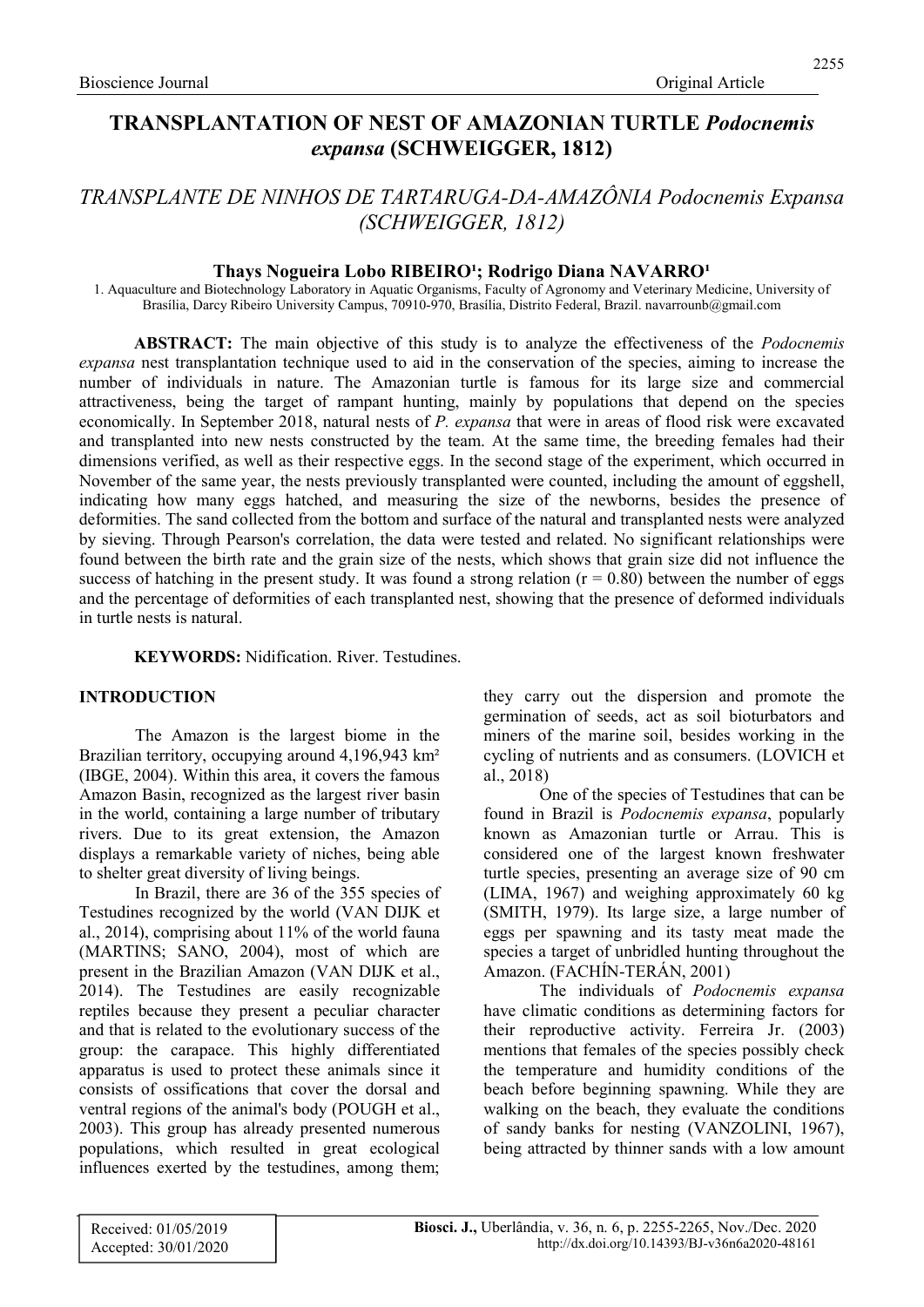of gravel and free of vegetation (CASTRO; FERREIRA JÚNIOR, 2008).

The species is currently on the IUCN Red List in the low-risk and conservation-dependent category (IUCN, 1996), but with annotations that this data needs updating. According to MMA/Brazil (2010) and the Tortoise and Freshwater Turtle Specialist Group (2014) Podocnemis expansa, displays the status of Least Concern (LC). However, we don´t have to wait for a species to become endangered to start caring about them. Within biodiversity conservation, each species has the right to exists and plays important roles in maintaining the balanced functioning of the ecosystem.

Thus, the need arose to create measures that promote the conservation of the species, presenting as main focus the protection of nests. The Amazonian Turtle has great importance for indigenous and riverine populations that often have them as a way to support their families, either through trade or for own consumption (CANTARELLI, 2006). Therefore, conservation measures also show respect for these populations, because when using certain conservation techniques, it is possible to increase the number of individuals of the species, enabling a sustainable trade. Soini (1997) cites a simple methodology for such an effect to be obtained: the nests' transplant technique, which consists of transferring nests from spawning beaches located in risky areas to more protected sites.

The transplant of nests of testudines is generally applied in areas where there was

population reduction. The technique was introduced in Brazil in 1979, through the Amazonian Chelonians Program (PQA), in order to mitigate human predation and nests losses due to flooding in the spawning grounds (IBAMA, 1989). Using this method, in a conscious way and seeking to ensure the greatest possible similarity to natural nests, it is probable that there will be a population growth of the species and, consequently, the conservation of all the ecological interactions and services in which it is involved with. The objective of this study was to perform the transplantation of Podocnemis expansa nests on the Crixás-Açu River and evaluate its success, as well as its necessity.

## MATERIALS AND METHODS

For the present study, an area with spawning history was chosen in the Crixás-Açu River, in the municipality of Mundo Novo in Goiás, Brazil. The research was divided into two stages: the first one occurred in September, in which 9 nests of Amazonian Turtle were evaluated, and the breeding females and their nests were identified, as well as their weighing and measurement. Afterward, the nests were opened, by hands, so that their respective eggs were counted, placed in plastic trays, as shown in Figure 1, and the egg transplantation started to the site of the new nests. Care was taken that the eggs were not exposed to the sun for a long time and that they were placed in the trays in the same position as they were in the nest.



Figure 1. Eggs placed in a plastic tray. Source: photo of the authors

The artificial nests were excavated, also by hands (by hand), with depths and diameters close to those found in the natural ones. It is important to emphasize that the eggs were placed inside the new nests in the same position as in the natural nest (IBAMA, 2016) and then each nest was identified with colored balls, as represented in Figure 2, and marked according to the breeder and identification number with a wood tag.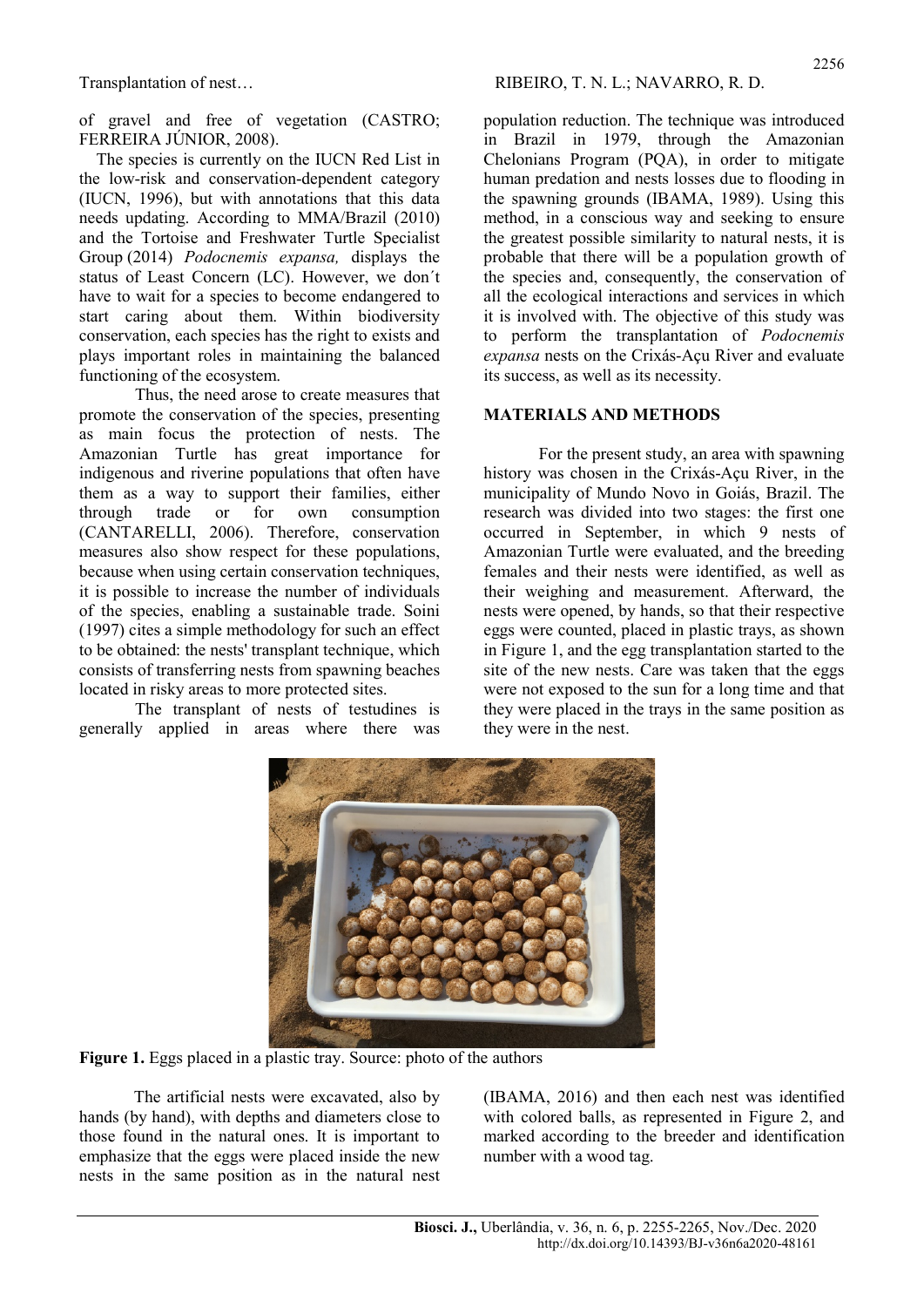

Figure 2. Nest identified with a colored ball. Source: photo of the authors

The second step, which took place in November, consisted of opening transplanted nests to evaluate the number of eggs hatched, through the number of eggshells, dead neonates and eggs. To calculate the hatching rate of eggs the following formula was used: number of hatching eggs  $X$  100 / total number of eggs. The pups were measured with a digital caliper to measure the length and width of plastron and carapace, and weighed on a precision scale, in order to analyze possible deformities. In addition, oil eggs and eggshells were collected, and prey and forked nests were also identified. All these procedures were performed in the place so that there was no removal of any of the animals, neither injuries in any individual. After the procedures all neonates were released.

The nests were measured using a tape measure, measuring the depth and width, and from them, sand samples were collected from the bottom and surface of each nest to perform the granulometry procedure (CARNEIRO, 1983). During the construction of the transplanted nests, sediments were collected from the bottom and surface of each nest. Soil analysis was performed at the Soil Analysis Laboratories of the University of Brasília (UnB). The degree of linear correlation and the direction of correlation between two variables were measured by the Pearson correlation index (CRESPO, 2002). The analyzes of the reproductive parameters of the Amazonian Turtle involving the mass in kilograms of the breeding females, the mass in grams of the eggs, the number of eggs per nest, deformity rate of each nest, hatching rate and percentage of fine sand were tested from the Pearson Correlation (r), performed from the program of Microsoft Excel 2010. The intensity of the correlations occurred as follows:  $0 \leq r \leq 0.40$ weak correlation,  $0.40 \le |r| < 0.7$  moderate and  $0.70 \le |r| \le 1$  strong correlation; following the proposal of Dancey and Reidy (2006).

#### **RESULTS**

One of the first steps of the project, carried out in September 2018, consisted in identifying the females and their respective nests, in addition to measuring the dimensions of both. The eggs were also counted and weighed. All these data can be observed in Table 1.

| <b>Nest</b><br><b>Number</b> | Weight<br>(Kg)           | Shell's length<br>(cm) | <b>Shell's Width</b><br>(cm) | Shell's bending<br>(cm) | <b>Amount of</b><br>eggs | Average eggs'<br>weight $(g)$ |
|------------------------------|--------------------------|------------------------|------------------------------|-------------------------|--------------------------|-------------------------------|
|                              | 27,55                    | 67,0                   | 51,5                         | 70,0                    | 95                       | 40,27                         |
| $\overline{2}$               | 25,51                    | 64,0                   | 47,0                         | 66,0                    | ۰                        | 37,87                         |
| 3                            | $\overline{\phantom{a}}$ | 65,0                   | 46,0                         | 66,0                    | 76                       | 34,67                         |
| 4                            | 19,89                    | 65,3                   | 44,2                         | 65,6                    |                          | 43,73                         |
| 5                            | 24,86                    | 66,0                   | 47,0                         | 70,0                    | 85                       | 41,53                         |
| 6                            | 27,59                    | 68,0                   | 49,5                         | 71,0                    |                          | 42,00                         |

Table 1. Size and weight of the breeding stock; quantity and weight of eggs.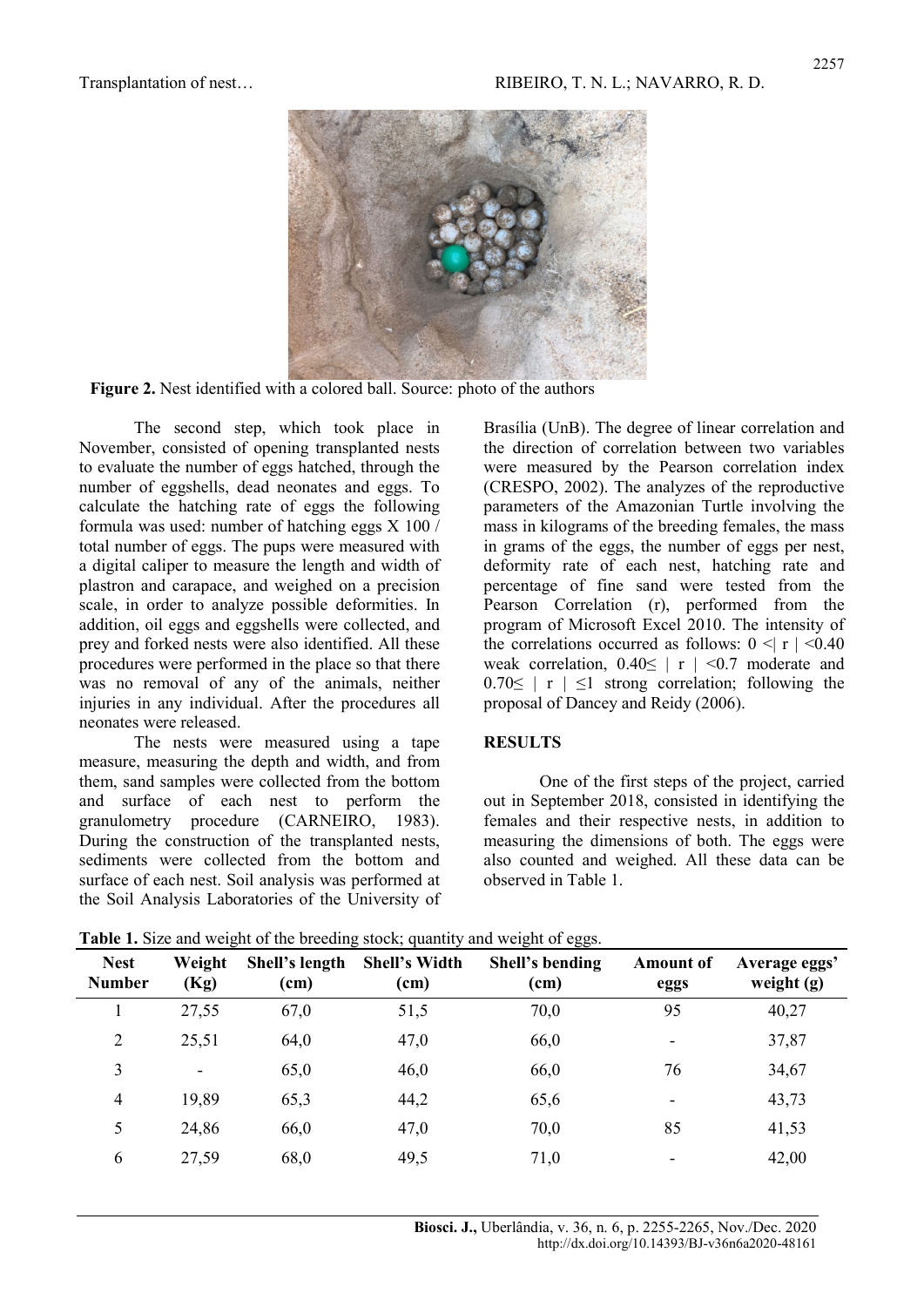| Transplantation of nest |  |
|-------------------------|--|
|-------------------------|--|

| Transplantation of nest | RIBEIRO, T. N. L.; NAVARRO, R. D. |
|-------------------------|-----------------------------------|
|-------------------------|-----------------------------------|

| $\overline{ }$ | 38,07 | 74,5 | 53,4 | 76,5 | 91                       | 38,93 |
|----------------|-------|------|------|------|--------------------------|-------|
|                | 26,51 | 67,0 | 48,7 | 69,2 | $\overline{\phantom{0}}$ | 42,00 |
|                | 28,12 | 72,0 | 49,5 | 73,0 | 86                       | 30,27 |

The parameter of the weight of the females was related to the weight of the eggs  $(r = 0.32)$  and the number of eggs ( $r = 0.34$ ). However, none of the results was statistically significant, since  $r < 0.40$ was obtained. The analysis can be observed in Figures 3 and 4.

Carapace length and females' weight showed a strong correlation ( $r = 0$ , 84), which can be observed in Figure 5.



Figure 3. Correlation of the females' weight (kg) with the average weight of their respective eggs (g).







Figure 5. Correlation obtained between the mass of the breeding females (kg) and the length of the hull (cm).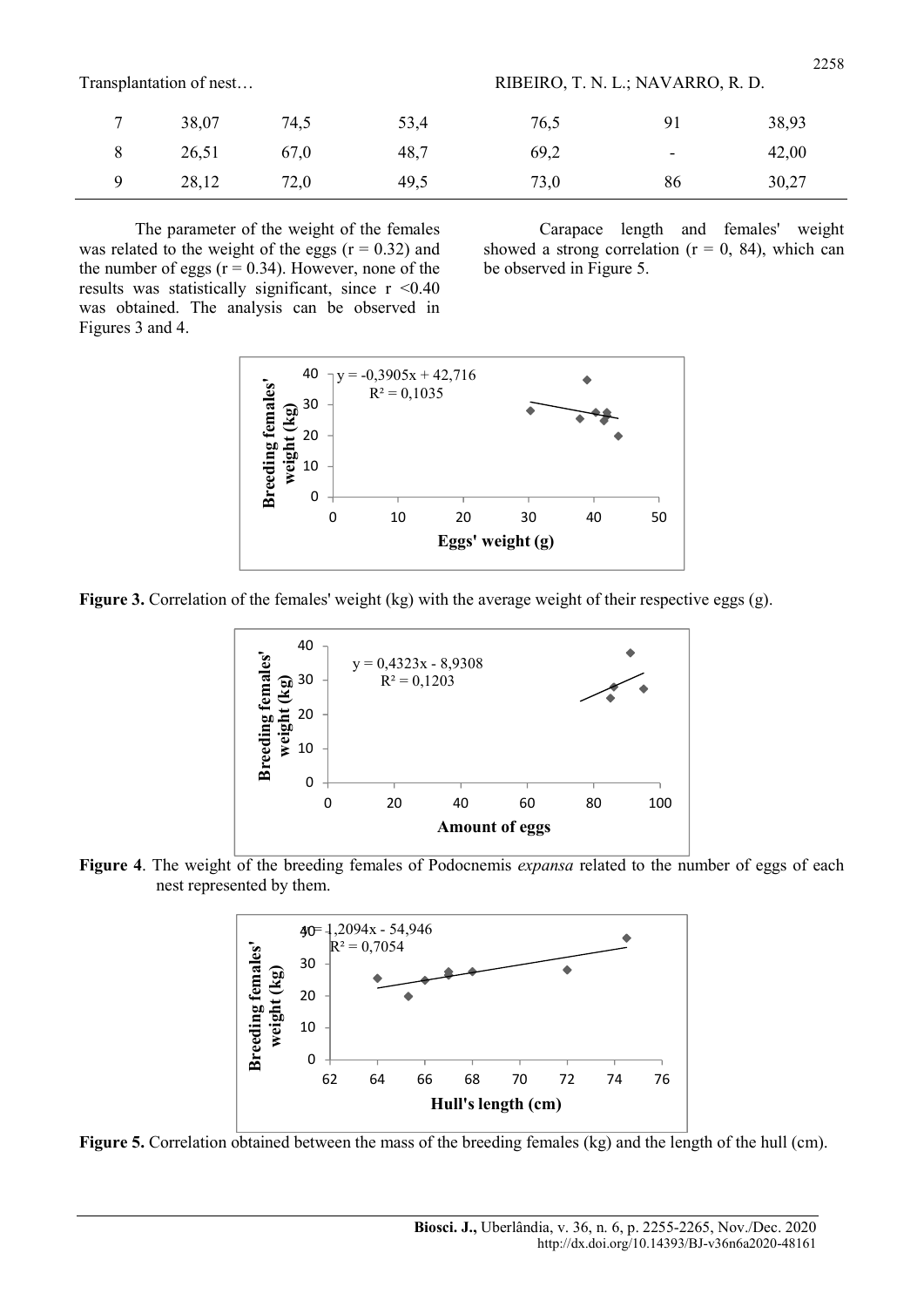Transplantation of nest... RIBEIRO, T. N. L.; NAVARRO, R. D.

In order to achieve greater success with the nest transplantation technique and guarantee a hatching rate close to the natural, we must make the new nest with characteristics similar to the original ones. Thus, we built transplanted nests with

measures similar to the initial nests, as can be seen by comparing Tables 2 and 3.

After granulometric analysis of the collected material, through the sieving, the percentage of each plot was obtained according to grain sizes, that can be observed in Table 4.

| <b>Natural nests</b><br>(id) | Nest's depth<br>(cm) | Nest's width (cm) |
|------------------------------|----------------------|-------------------|
| $\mathbf{1}$                 | 70                   | 30                |
| $\boldsymbol{2}$             | 65                   | 25                |
| $\mathbf{3}$                 | 50                   | 39                |
| $\overline{\mathbf{4}}$      | 60                   | 30                |
| 5                            | 65                   | 40                |
| 6                            | 60                   | 30                |
| 7                            | 60                   | 30                |
| 8                            | 60                   | 35                |
| 9                            | 60                   | 18                |

Table 2. Dimensions of natural nests.

Table 3. Dimensions of transplanted nests.

| <b>Transplanted nests</b><br>(id) | Nest's depth<br>(cm) | Nest's width (cm) |
|-----------------------------------|----------------------|-------------------|
| 1                                 | 60                   | 30                |
| $\boldsymbol{2}$                  | 60                   | 33                |
| 3                                 | 60                   | 23                |
| 4                                 | 60                   | 30                |
| 5                                 | 60                   | 30                |
| 6                                 | 60                   | 30                |
| $\overline{7}$                    | 60                   | 30                |
| 8                                 | 60                   | 30                |
| 9                                 | 60                   | 35                |

Table 4. Percentage of granulometric plots of natural and transplanted nests (transp. nests).

| <b>Nests/Grains</b><br>$(\%)$ | $G > 2$ mm | $2 \text{ mm} > G > 1 \text{ mm}$ |       | $1 \text{ mm} > G > 0,50 \text{ mm}$ 0,50 mm > G > 0,25mm 0,25mm | G<   |
|-------------------------------|------------|-----------------------------------|-------|------------------------------------------------------------------|------|
| <b>Natural nest1</b>          | 1.68       | 15,82                             | 58,19 | 20,7                                                             | 3,61 |
| Natural nest2                 | 0.67       | 9,92                              | 59,72 | 25,15                                                            | 4,37 |
| Natural nest3                 | 2.45       | 22,98                             | 53,9  | 16,65                                                            | 4,01 |
| <b>Natural nest4</b>          | 2,28       | 15,1                              | 50,68 | 25,62                                                            | 6,26 |
| Natural nest5                 | 2.46       | 19,36                             | 54,67 | 18,92                                                            | 4,37 |

Biosci. J., Uberlândia, v. 36, n. 6, p. 2255-2265, Nov./Dec. 2020 http://dx.doi.org/10.14393/BJ-v36n6a2020-48161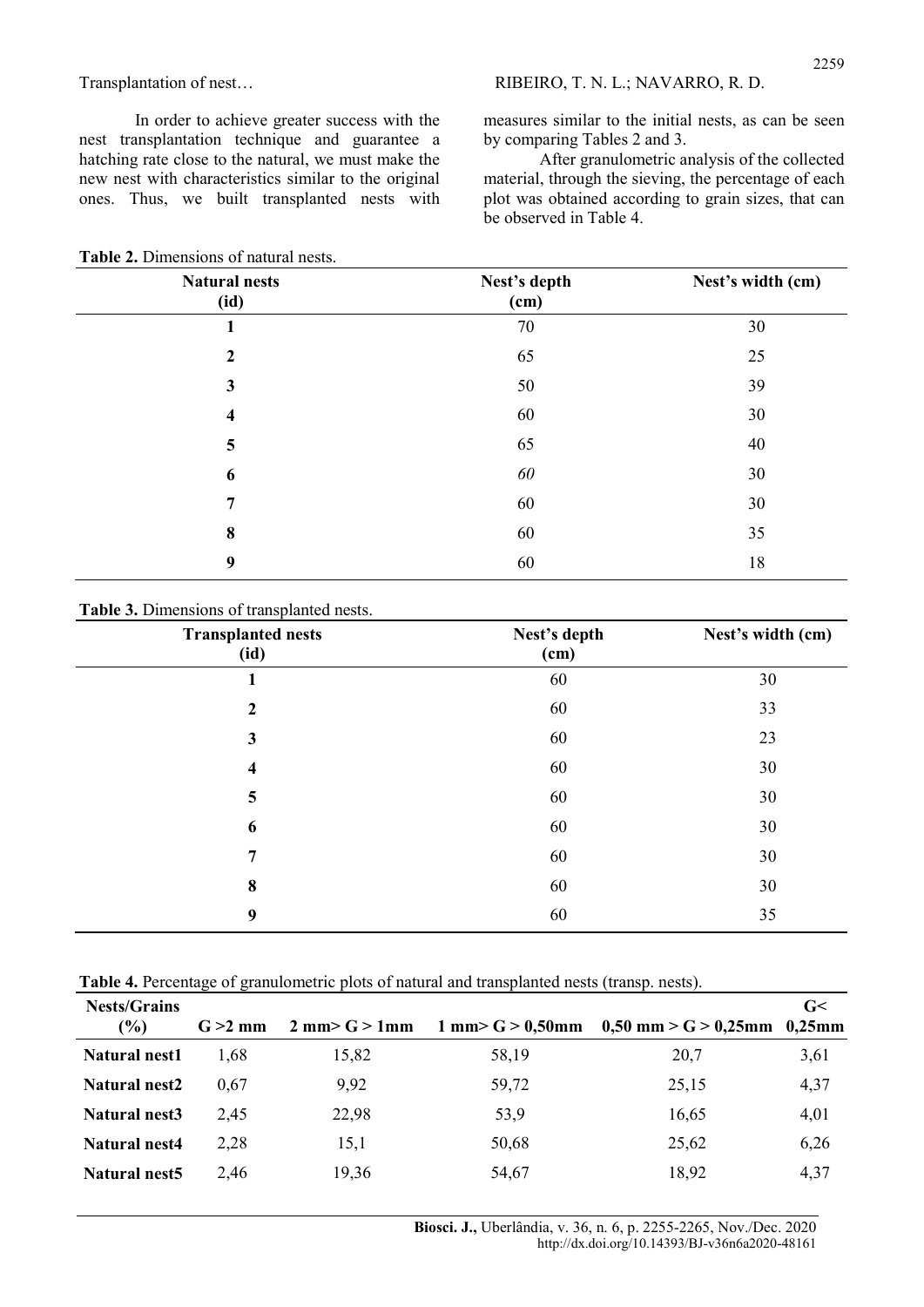| <b>Natural nest6</b> | 2,08 | 12,45 | 54,31 | 29,19 | 1,88  |
|----------------------|------|-------|-------|-------|-------|
| Natural nest7        | 2,46 | 17,81 | 58,77 | 16,85 | 3,96  |
| <b>Natural nest8</b> | 1,28 | 15,09 | 62,94 | 18,07 | 2,77  |
| <b>Natural nest9</b> | 1,51 | 14,23 | 61,68 | 19,72 | 2,81  |
| Trasnp. nest 1       | 1,97 | 20,65 | 62,91 | 11,17 | 3,26  |
| <b>Trasnp.nest 2</b> | 2,19 | 28,8  | 47,41 | 12,32 | 6,41  |
| Trasnp. nest 3       | 2,29 | 20,57 | 58,32 | 12,04 | 6,41  |
| <b>Trasnp.nest 4</b> | 2,39 | 22,5  | 55,63 | 13,42 | 5,93  |
| Trasnp. nest 5       | 1,77 | 15,2  | 48,46 | 23,6  | 10,9  |
| Trasnp. nest 6       | 2,22 | 15,43 | 45,57 | 15,22 | 21,26 |
| Trasnp. nest 7       | 4,75 | 31,86 | 54,02 | 7,5   | 1,8   |
| <b>Trasnp.nest 8</b> | 2,57 | 29,94 | 60,14 | 5,52  | 1,83  |
| Trasnp. nest 9       | 7,48 | 34,3  | 49,74 | 7,34  | 1,04  |

By calculating the averages of each granulometric plot of the natural and transplanted nests, it was possible to verify that the number of grains smaller than 0.25 mm was almost twice as large in the transplanted ones, as observed in Table 5.

| Table 5. Averages of the granulometric plots of the natural and transplanted nests. |  |  |  |
|-------------------------------------------------------------------------------------|--|--|--|
|-------------------------------------------------------------------------------------|--|--|--|

| Grains (%)/Nests                       | <b>Naturals</b> | <b>Transplanted</b> |
|----------------------------------------|-----------------|---------------------|
| Grains>2mm                             | 1,87            | 3,07                |
| 2mm>Grains>1mm                         | 15,86           | 24,36               |
| 1mm>Grains>0,50mm                      | 57,2            | 53,58               |
| $0,50$ mm $\geq$ Grains $\geq 0,25$ mm | 21,2            | 12,01               |
| Grains < 0,25mm                        | 3,78            | 6,54                |

Therefore, as showed in Figure 6, a relationship between the hatching rate and percentage of grains less than 0.25 mm was sought. However, the result was not significant, since it obtained  $r < 0.40$  ( $r = 0.23$ ).



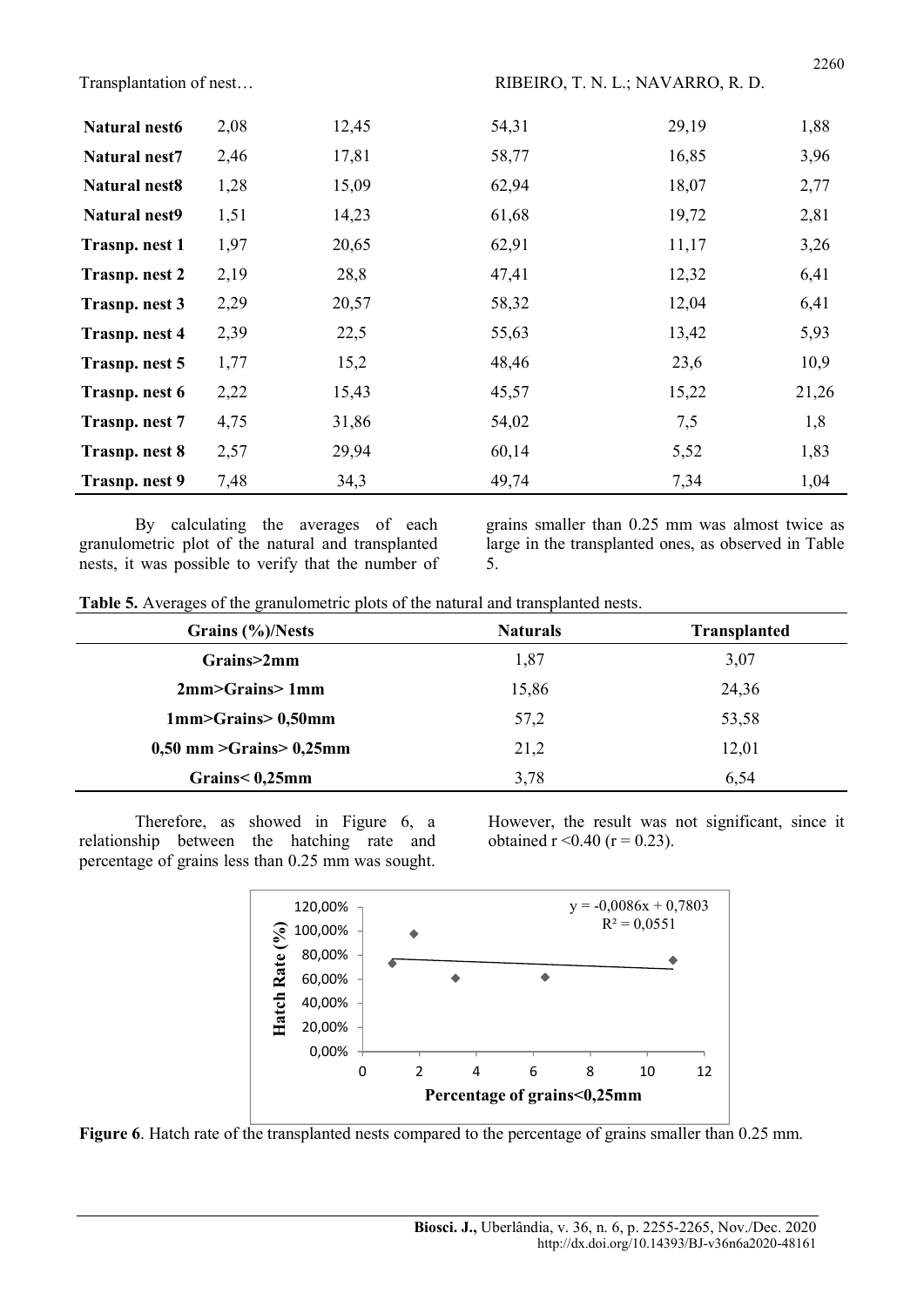In November 2018, in the opening stage of the transplanted nests, it was observed that nest 2 obtained all of its eggs aborted, while nest 8 was totally predated. Nests 4 and 6 were not found, probably due to the females themselves that passed through them carrying their identifications. In the rest of the nests, the neonates were weighed and had

Table 6. Means of data from transplanted nests.

the dimensions of their carapace gauged through a digital caliper. In addition, the number of individuals born with some type of deformity was recorded, making it possible to calculate the percentage of this group. All these data were grouped in Table 6.

|                                                                                                                                                                   |           |                                                      | <b>Number Carapace's</b>                 |                         | Plastron's     |                                                                                                                                                             |                  |
|-------------------------------------------------------------------------------------------------------------------------------------------------------------------|-----------|------------------------------------------------------|------------------------------------------|-------------------------|----------------|-------------------------------------------------------------------------------------------------------------------------------------------------------------|------------------|
| <b>Transplanted</b><br>nests                                                                                                                                      | Weight(g) | of<br>shields                                        | length<br>(cm)                           | Carapace'swidth<br>(cm) | length<br>(cm) | <b>Plastron's width Deformities</b><br>(cm)                                                                                                                 | $(\%)$           |
| $\mathbf{1}$                                                                                                                                                      | 27,58     | 23,84                                                | 5,48                                     | 5,15                    | 4,64           | 2,54                                                                                                                                                        | 52,63            |
| $2*$                                                                                                                                                              |           |                                                      |                                          |                         |                |                                                                                                                                                             |                  |
| $\mathfrak{Z}$                                                                                                                                                    | 26,28     | 23,7                                                 | 5,32                                     | 5,12                    | 4,6            | 2,45                                                                                                                                                        | 10               |
| $4*$                                                                                                                                                              |           |                                                      |                                          |                         |                |                                                                                                                                                             |                  |
| 5                                                                                                                                                                 | 22        | 23,89                                                | 5,18                                     | 4,44                    | 4,36           | 2,87                                                                                                                                                        | $\boldsymbol{0}$ |
| $6*$                                                                                                                                                              |           |                                                      |                                          |                         |                |                                                                                                                                                             |                  |
| $\tau$                                                                                                                                                            | 26,95     | 23,95                                                | 5,25                                     | 4,92                    | 4,47           | 2,53                                                                                                                                                        | 37,5             |
| $8*$                                                                                                                                                              |           |                                                      |                                          |                         |                |                                                                                                                                                             |                  |
| 9                                                                                                                                                                 | 26,18     | 23,9                                                 | 5,25                                     | 5,04                    | 4,68           | 2,6                                                                                                                                                         | 17,5             |
| From<br>individuals in each nest, a comparison was made<br>with the number of eggs of the respective nests,<br>shown in Figure 7. The correlation obtained showed | the       | percentage                                           | deformed<br>of                           |                         |                | $r=0.80$ ; which indicates a strong relationship. An<br>average hatch rate of 73.98% was found, ranging<br>from 61.05% to 97.8%, as represented in Table 7. |                  |
|                                                                                                                                                                   |           | 60<br>50<br>eformity $(°/6)$<br>40<br>30<br>20<br>10 | $y = 2,3908x - 183,52$<br>$R^2 = 0,6462$ |                         |                |                                                                                                                                                             |                  |



Figure 7. Percentage of deformed neonates compared to the number of eggs per nest.

| Table 7. Hatch rate of transplanted nests compared to the natural nest hatch rate in the literature. |  |  |  |
|------------------------------------------------------------------------------------------------------|--|--|--|
|------------------------------------------------------------------------------------------------------|--|--|--|

| <b>Transplanted nests</b> | <b>Hatch Rate</b>        | <b>Natural Hatch Rate</b> |
|---------------------------|--------------------------|---------------------------|
|                           | 61,05%                   |                           |
|                           | $\overline{\phantom{0}}$ |                           |
|                           | 61,84%                   | 80% e 94,63%              |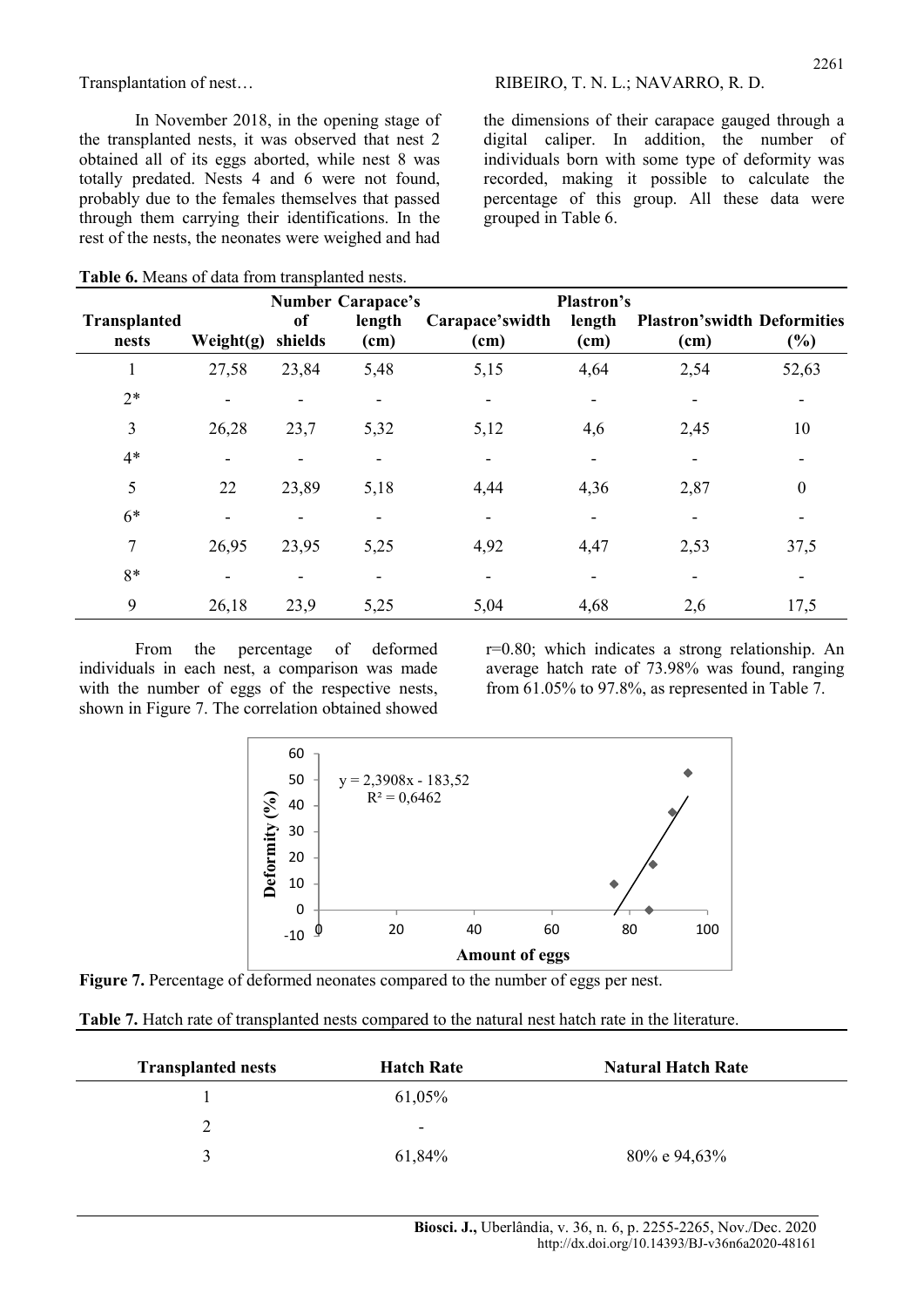### (PANTOJA-LIMA, 2008, ALVES-JÚNIOR et al.,2012)

| 4 |        |
|---|--------|
| 5 | 75,94% |
| 6 |        |
| 7 | 97,80% |
| 8 |        |
| 9 | 73,26% |

## DISCUSSION

The technique used in the present study led to the effective transplantation of about 55% (5 nests) of the nests. In these nests an average hatching rate of 73.98% was observed, which is in agreement with Pantoja-Lima, 2008 where he observed an hatching rate of 80%, another author such as Alves-Júnior et al., 2012 observed a hatching rate hatching of 94.63%. The other nests that were not successful were 44%, mainly due to predation and bony eggs, according to Jaffe et al. (2008) and Malvásio et al. (2005) observed that the egg transplantation technique has some disadvantages such as temperature and humidity variations to which the transplanted eggs are exposed, which could interfere in the formation of the embryo, and the rotation the eggs are submitted during their handling.

There was no significant difference between the sand granometry of transplanted nests and natural nests in relation to hatching rate. As the nest transplant site occurred on the same beach, the sand granolometry did not vary. Turtles of the Amazon region have a preference for sands of finer granulometry for the production of their nests because the size of the sediment influences the success of hatching, the duration of incubation and the spawning period (FERREIRA-JÚNIOR; CASTRO, 2010). Ferreira-Júnior and Castro (2010) observed that in nests of P. expansa an inverse relationship exists between sediment size and hatching success, that is, the larger the grain, the lower the success.

Among the nests found that had their eggs hatched, most presented deformation in the neonates. According to the dissertation of Pantoja Lima (2007), it is natural the birth of individuals deformed in turtle nests, becoming even more pronounced when the litter exceeds 100 eggs. It is possible to observe in Figure 5 of this study a positive relationship between the percentage of newborns and the number of eggs. Also the temperature may have the potential to affect the hatchlings development (YNTEMA, 1960). Another studies (LYNN; ULRICH, 1950; WIESNER; IBEN, 2003) showed that alterations in moisture levels may produce abnormal hatchlings.

The main importance of the nest transplant technique is to increase the number of individuals of the species, preventing death by flooding and predation of the eggs. However, despite decreasing egg loss, it does not prevent predation after hatching. Soon, at birth, the pups of P. expansa are exposed to the risk of being hunted by several predators during their walk to the water. So, is it worth saving individuals through transplant if they will be upon birth? Ojasti (1967; 1971) states that the mortality of newly hatched neonates of P. expansa is approximately 5,9%. Comparing this loss with the mortality generated by the flood of nests, it is worth performing the transplant process. In the case of freshwater turtles, river floods are one of the main causes of nests loss, because they spawn close to the river banks (FERREIRA JR., 2009). Alho and Pádua (1982) point out that 99% of Amazonian tortoise nests were lost due to the elevation of the Trombetas River in Pará.

For the purpose of perform the nest transplantation technique, in order to mitigate the losses caused by sudden changes in the level of the river, the nests located in lower and closer to the river areas, are identified. Then, to avoid nest losses, they are transplanted to higher areas in the same region, to interfere as little as possible in the reproductive cycle (IBAMA, 2016). Therefore, this technique can be easily applied and may reduce the impacts of flash floods.

#### **CONCLUSION**

With the results obtained in this work, we conclude that the transplantation of nests is an important tool to save nests exposed to flood risks, however there is a need for further studies to improve the technique. In addition, it should not be used in all situations because it leads to interference, even if minimal, in the animals' reproductive cycle.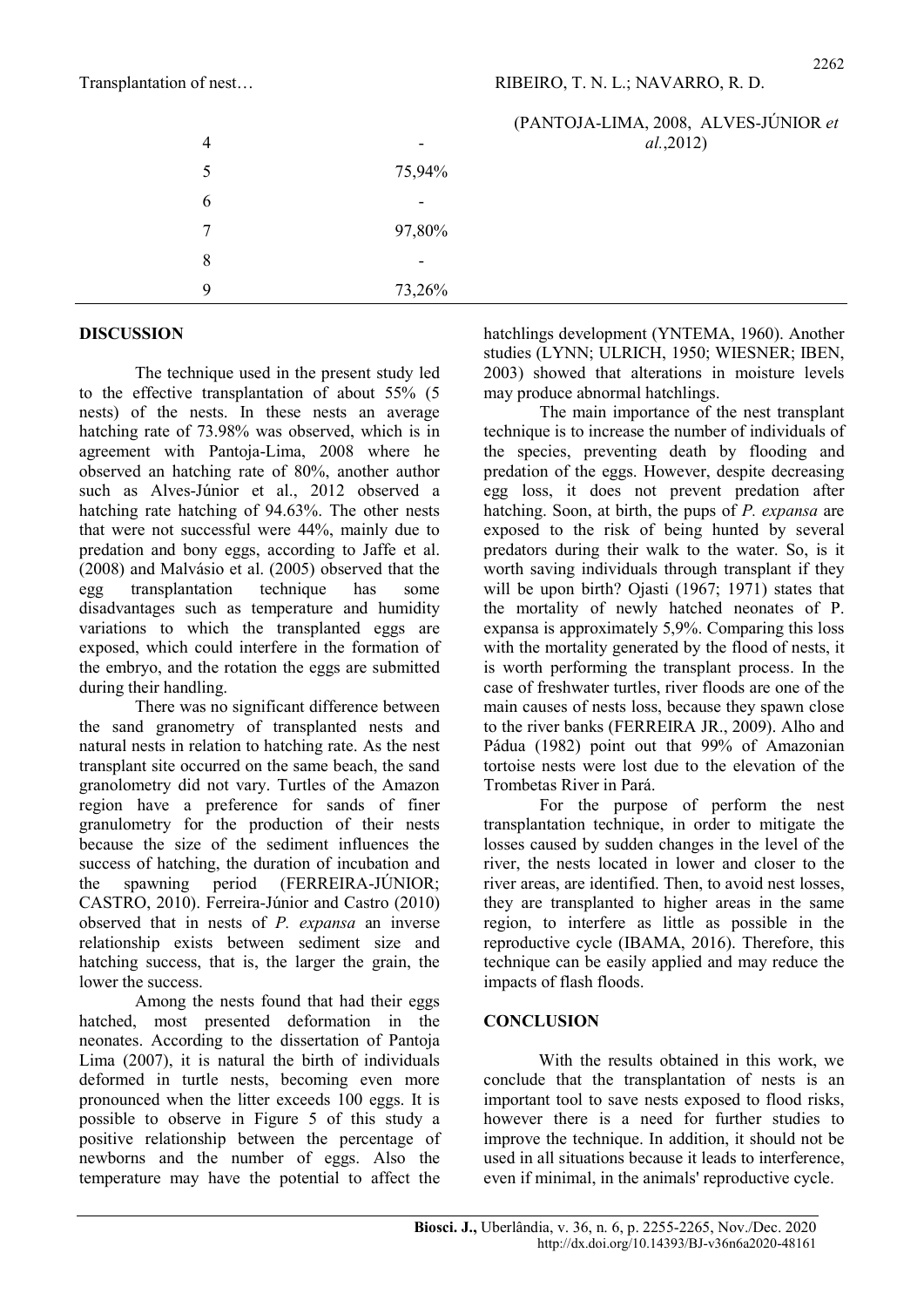#### ACKNOWLEDGMENT

We would like to thank IBAMA of Goiania-GO for the partnership and logistical support, the research team of the Acqua UnB laboratory of the University of Brasília and all the students who contributed to the completion of the work.

RESUMO: Esse estudo teve como principal objetivo analisar a eficácia da técnica de transplante de ninhos de Podocnemis expansa para ajudar na conservação da espécie, buscando aumentar a quantidade de indivíduos na natureza. A tartaruga-da-Amazônia é famosa pelo seu grande tamanho e sua atratividade comercial, sendo alvo da caça desenfreada, principalmente por populações que dependem da espécie economicamente. Em setembro de 2018, ninhos naturais de P. expansa que se encontravam em áreas de risco de alagamento foram escavados e transplantados em novos ninhos construídos pela equipe. Nessa mesma época, as fêmeas reprodutoras tiveram suas dimensões aferidas, bem como a de seus respectivos ovos. Na segunda etapa do experimento, que ocorreu em novembro do mesmo ano, foram observados os ninhos que haviam sido transplantados anteriormente, contando-se a quantidade de casca, que indica quantos ovos eclodiram, e medindo as dimensões dos neonatos, além da presença de deformidades nos mesmos. Areias coletadas do fundo e da superfície dos ninhos naturais e dos transplantados foram analisadas através da peneiração. Através da Correlação de Pearson, os dados foram testados e relacionados. Não foram encontradas relações significativas entre a taxa de eclosão e a granulometria dos ninhos, o que mostra que o tamanho dos grãos não influenciou no sucesso da eclosão neste estudo. Constatou-se uma forte relação (r=0,80) entre a quantidade de ovos e a porcentagem de deformidades de cada ninho transplantado, mostrando que é natural a presença de indivíduos deformados em ninhos de tartaruga.

PALAVRAS-CHAVE: Nidificação. Testudines. Rio.

#### **REFERENCES**

ALHO, C. J. R.; PÁDUA, L. F. M. Sincronia entre o regime de vazante do rio e o comportamento de nidificação da tartaruga da Amazônia Podocnemis expansa (Testudinata: Pelomedusidae). Acta Amazonica, v. 12, n. 2, p. 323-326, 1982. Disponível em: <https://www.scielo.br/scielo.php?pid=S0044- 59671982000200323&script=sci\_arttext>. Acesso em: 10 jan. 2019.

ALVES-JÚNIOR, J. R. F.; LUSTOSA, A. P. G.; BOSSO, A. C. S.; BALESTRA, R. A. M.; BASTOS, L. F.; MIRANDA, L. B. AND SANTOS, A. L. Q. Reproductive indices in natural nests of giant Amazon river turtles Podocnemis expansa (Schweigger, 1812) (Testudiness, Podocnemididae) in the Environmental Protection Area Meanders of the Araguaia river. **Brazilian Journal of Biology,** v. 72, n. 1, p. 199-203, 2012. Disponível em: <https://www.scielo.br/scielo.php?pid=S1519-69842012000100024&script=sci\_arttext>. Acesso em: 07 jan. 2019.

CANTARELLI, V. H. Alometria Reprodutiva de Tartaruga-da-Amazônia (Podocnemis expansa): bases biológicas para manejo. São Paulo: Universidade de São Paulo, 2006. Dissertação de doutorado. Disponível em: < https://www.teses.usp.br/teses/disponiveis/91/91131/tde-16102006-163143/en.php>. Acesso em: 09 jan. 2019.

CARNEIRO, C. C. Influência do ambiente de nidificação sobre taxa de eclosão, duração da incubação e a determinação sexual em Podocnemis (Reptilia, Podocnemididae) no Tabuleiro do Embaubal Rio Xingú. Belém: Universidade Federal do Pará, 2012. Dissertação de Mestrado. Disponível em: <http://200.239.66.58/jspui/handle/2011/6025>. Acesso em: 09 jan. 2019.

CASTRO, P. T. A.; FERREIRA JÚNIOR, P. D. Caracterização ecogeomorfológica das áreas de desova de testudines de água doce (gênero Podocnemis) no entorno da ilha do bananal, rio Araguaia. Geografias, v. 4, n. 1, p. 15-22, 2018. Disponível em: <http://www.repositorio.ufop.br/handle/123456789/4612>. Acesso em: 22 de abr. 2019.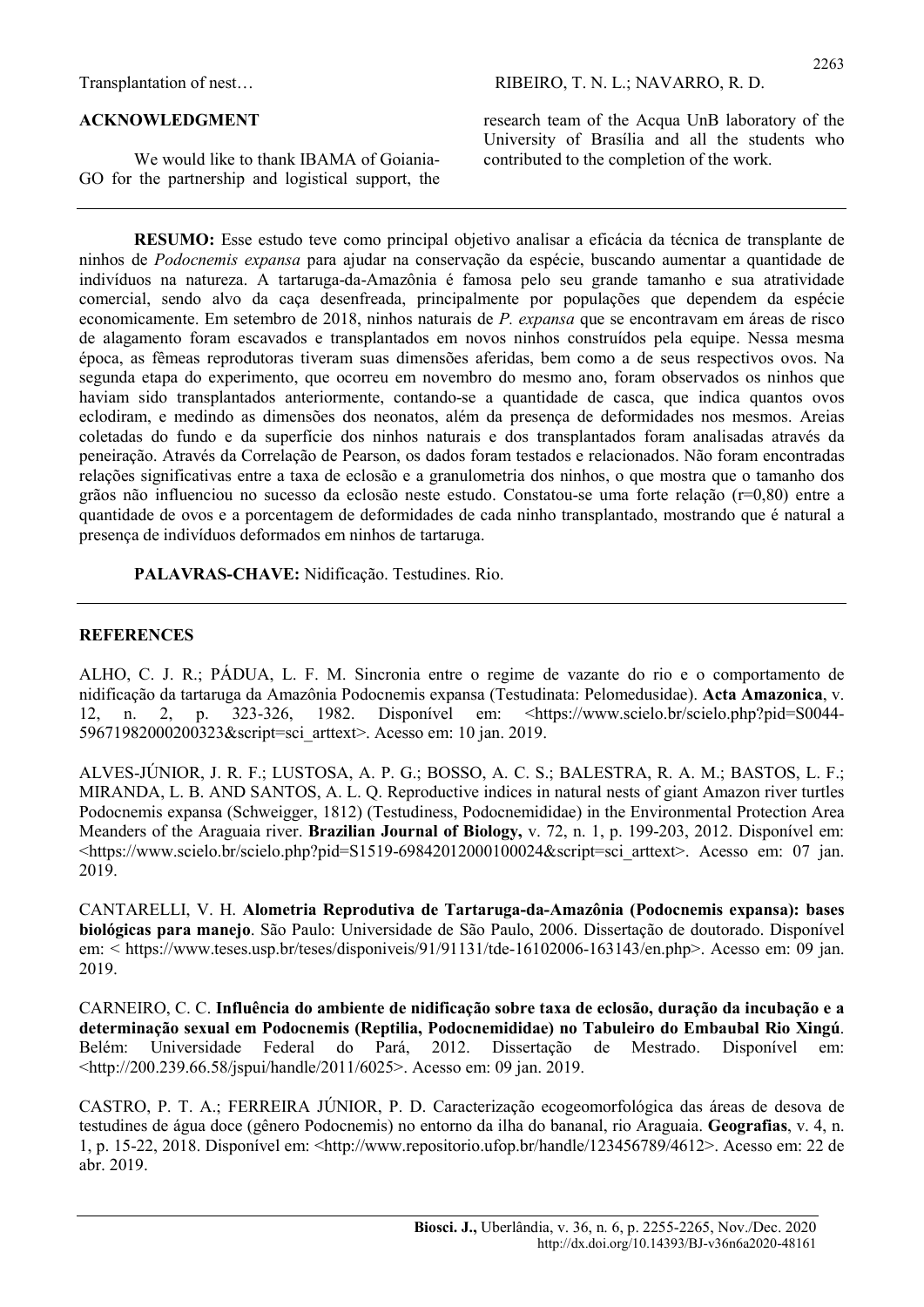FACHÍN-TERÁN, A. Situação da tartaruga-da-amazônia Podocnemis expansa na Reserva de Desenvolvimento Sustentável Mamirauá, Amazonas, Brasil. Reunião Especial da SBPC, v. 7, 2001.

FERREIRA JR., P. D. Influência dos processos sedimentológicos e geomorfológicos na escolha das áreas de nidificação de Podocnemis expansa (tartaruga-da-amazônia) e Podocnemis unifilis (tracajá), na bacia do rio Araguaia. Ouro Preto: Universidade Federal de Ouro Preto, 2003. Dissertação de doutorado.

FERREIRA JR., P.D. Efeitos de Fatores Ambientais na Reprodução de Tartarugas. Acta Amazônica, v. 39, n. 2, p. 319–334, 2009. Disponível em: < https://www.scielo.br/scielo.php?pid=S0044- 59672009000200011&script=sci\_arttext>. Acesso em: 15 abr. 2019.

FERREIRA JR., P. D.; CASTRO, PTA. Nesting ecology of Podocnemis expansa (Schweigger, 1812) and Podocnemis unifilis (Troschel, 1848) (Testudines, Podocnemididae) in the Javaés River, Brazil. Brazilian Journal of Biology, v. 70, n. 1, p. 85-94, 2010. Disponível em: < https://www.scielo.br/scielo.php?pid=S1519- 69842010000100012&script=sci\_arttext>. Acesso em: 14 abr. 2019.

GAFFNEY, E. S., P. A. MEYLAN, AND A. R. WYSS. A computer-assisted analysis of the relationships of the higher categories of turtles. Cladistics, v. 7, n.4, p. 313-335, 1991. Disponível em: < https://onlinelibrary.wiley.com/doi/abs/10.1111/j.1096-0031.1991.tb00041.x>. Acesso em: 25 abr. 2019.

INSTITUTO BRASILEIRO DO MEIO AMBIENTE E DOS RECURSOS NATURAIS RENOVÁVEIS, IBAMA. Projeto Quelônios da Amazônia: Manual Técnico. IBAMA: Brasília, p. 125, 1989.

INSTITUTO BRASILEIRO DO MEIO AMBIENTE E DOS RECURSOS NATURAIS RENOVÁVEIS, IBAMA. Manejo conservacionista e monitoramento populacional de quelônios amazônicos. IBAMA: Brasília, p. 15-28, 2016. Disponível em: < https://www.researchgate.net/profile/Camila Kurzmann Fagundes/publication/313110568 Manejo Conservacionista\_e\_Monitoramento\_populacional\_de\_Quelonios\_Amazonicos/links/589099a9aca272 bc14be6526/Manejo-Conservacionista-e-Monitoramento-populacional-de-Quelonios-Amazonicos.pdf#page=16 >. Acesso em: 30 abr. 2019

INTERNATIONAL UNION FOR CONSERVATION OF NATURE et al. IUCN red list of threatened animals. International Union for Conservation of Nature and Natural Resources, 1996.

JAFFÉ, R., PEÑALOZA, C., BARRETO, G. R. Monitoring an endangered freshwater turtle management program: effects of nest relocation on growth and locomotive performance of the giant south american turtle (Podocnemis expansa, Podocnemididae). Chelonian Conservation and Biology, v. 7, n. 2, p. 213-222, 2008. Disponível em: < https://meridian.allenpress.com/ccb/article-abstract/7/2/213/26812>. Acesso em: 20 mar. 2019.

LIMA, F. F. Criação de peixes e quelônios: cria e recria em lago natural. Secretaria de Produção, 1967.

LOVICH, J. E., ENNEN, J. R., AGHA, M. and GIBBONS, J. W. Where Have All the Turtles Gone, and Why Does It Matter?. BioScience, v. 68, n. 10, p. 771–781, 2018. Disponível em: <https://academic.oup.com/bioscience/article/68/10/771/5079873>. Acesso em: 15 mai. 2019

LYNN, W. G.; ULLRICH, M. C. Experimental Production of Shell Abnormalities in Turtles. Copeia, v. 4 n 253, 1950. Disponível em: <https://www.jstor.org/stable/1437903>. Acesso em: 15 mai. 2019.